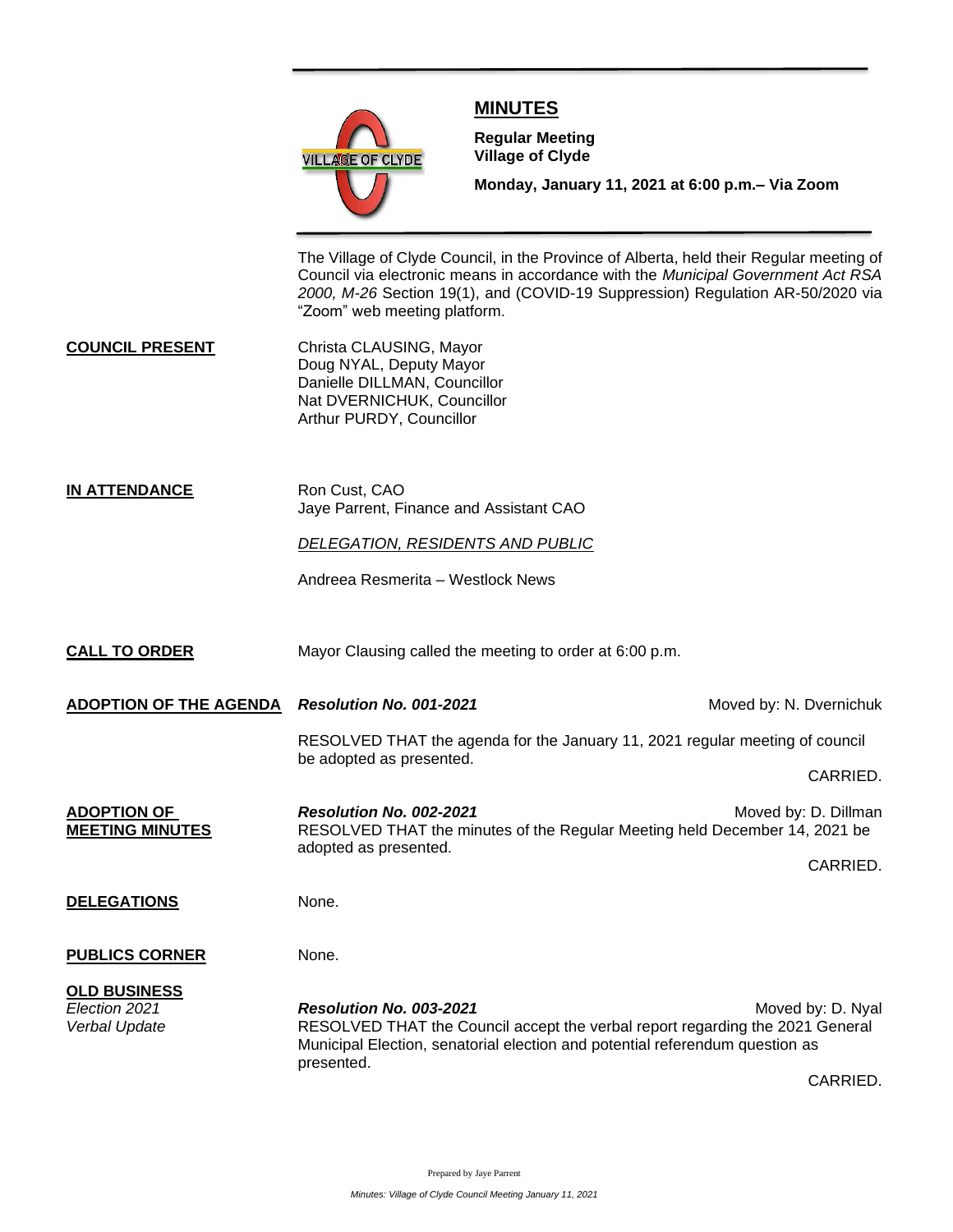| <b>Old Landfill Site Discussion</b><br>Verbal Update                             | Resolution No. 004-2021<br>RESOLVED THAT the Council accept the verbal report regarding the old landfill site<br>and discussion and update as presented.                                                                                                                                                                                                                                             | Moved by: D. Dillman             |  |
|----------------------------------------------------------------------------------|------------------------------------------------------------------------------------------------------------------------------------------------------------------------------------------------------------------------------------------------------------------------------------------------------------------------------------------------------------------------------------------------------|----------------------------------|--|
|                                                                                  |                                                                                                                                                                                                                                                                                                                                                                                                      | CARRIED.                         |  |
| <b>NEW BUSINESS</b><br>Report on Peace Officer<br>Activities in Clyde            | Resolution No. 005-2021<br>Moved by: D. Nyal<br>RESOLVED THAT Council accept the report on Peace Officer Activities in Clyde for<br>the month of November 2020, as presented.                                                                                                                                                                                                                        |                                  |  |
|                                                                                  |                                                                                                                                                                                                                                                                                                                                                                                                      | CARRIED.                         |  |
| <b>Utility Services Update</b><br><b>Westlock County and</b><br>Town of Westlock | Resolution No. 006-2021<br>RESOLVED THAT Council accept the update on the Water Services Agreement<br>between the Town of Westlock and Westlock County as presented.                                                                                                                                                                                                                                 | Moved by: D. Dillman             |  |
|                                                                                  |                                                                                                                                                                                                                                                                                                                                                                                                      | CARRIED.                         |  |
| RFD 2021-01-01<br><b>Alternative Solution</b><br>For Meter Reading               | Resolution No. 007-2021<br>RESOLVED THAT Council direct Administration to enter into a service agreement<br>with Sensus, in which service calls and software updates are included at a rate of<br>\$3025.00 CAD annually and to purchase the basic Android tablet/Chromebook (not<br>to exceed \$750.00 plus GST) that meets their specifications as the Android unit for<br>reading utility meters. | Moved by: D. Dillman             |  |
|                                                                                  |                                                                                                                                                                                                                                                                                                                                                                                                      | CARRIED.                         |  |
| <b>CLOSED SESSION</b>                                                            | Resolution No. 008-2021<br>RESOLVED THAT Village of Clyde Council enter to Closed Session under FOIP<br>Section 16(1) Utility Contract Negotiations - Potential for Loss of Gain of a Third<br>Party and 16(1) Economic Development RFP Consideration - Potential Loss or Gain<br>of a Third Party at 6:48 p.m.                                                                                      | Moved by: D. Dillman<br>CARRIED. |  |
|                                                                                  | Resolution No. 009-2021<br>RESOLVED THAT Village of Clyde Council return to an open meeting at 7:38 p.m.                                                                                                                                                                                                                                                                                             | Moved by: D. Nyal<br>CARRIED.    |  |
|                                                                                  | Resolution No. 010-2021<br>Moved by: D. Nyal<br>RESOLVED THAT Council direct the Mayor and Administration to move forward with<br>the approval and execution of the Water Services Agreement between The Town of<br>Westlock and the Village of Clyde.                                                                                                                                               |                                  |  |
|                                                                                  |                                                                                                                                                                                                                                                                                                                                                                                                      | CARRIED.                         |  |
|                                                                                  | Resolution No. 011-2021<br>Moved by: D. Dillman<br>RESOLVED THAT Council pursue the creation and implementation of a Regional<br>Economic Development Strategic Plan and allocated \$10,000 to this initiative in the<br>2021 operating budget.<br>Councillor Nyal requested a recorded vote.                                                                                                        |                                  |  |
|                                                                                  | Mayor Clausing, Councillor Purdy and Councillor Dillman in favor.<br>Councillor Dvernichuk and Deputy Mayor Nyal opposed.                                                                                                                                                                                                                                                                            | <b>CARRIED</b>                   |  |
| <b>FINANCIALS</b>                                                                | Resolution No. 012-2021<br>RESOLVED THAT Council accept the December 2020 Bank Reconciliation,<br>December 2020 accounts payable Cheque list and December 31, 2020 Year to Date<br>Trial Balance as presented.                                                                                                                                                                                       | Moved by: D. Dillman             |  |
|                                                                                  |                                                                                                                                                                                                                                                                                                                                                                                                      | CARRIED.                         |  |
| <b>CAO REPORTS</b>                                                               | Resolution No. 013-2021<br>RESOLVED THAT Council accept the Action List for December 2020 as presented.                                                                                                                                                                                                                                                                                              | Moved by: D. Nyal<br>CARRIED.    |  |

Prepared by Jaye Parrent

.